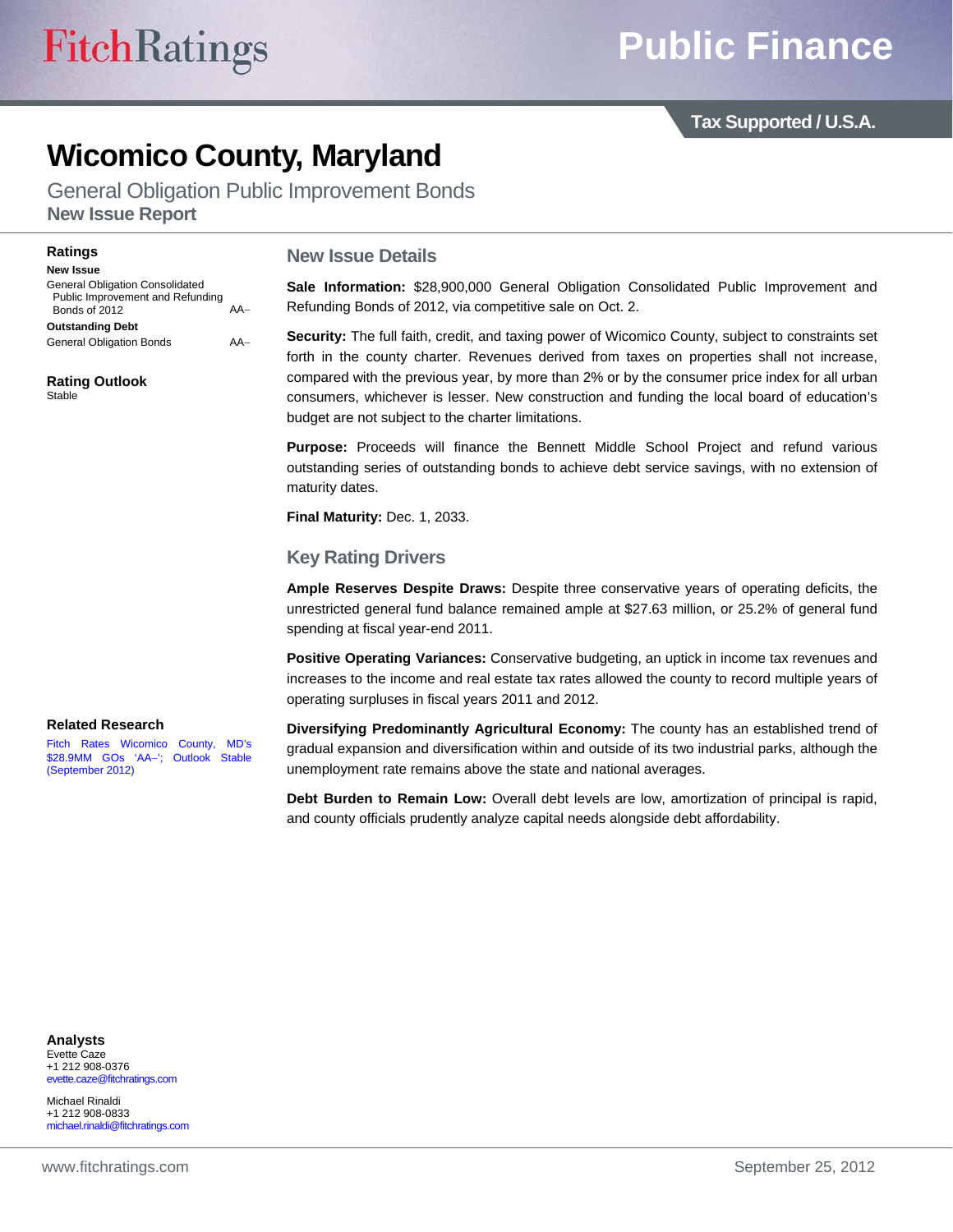# **FitchRatings**

# **Public Finance**

# **Rating History**

|        |                      | Outlook/ |          |
|--------|----------------------|----------|----------|
| Rating | <b>Action</b>        | Watch    | Date     |
| $AA-$  | Affirmed             | Stable   | 9/21/12  |
| $AA-$  | Affirmed             | Stable   | 11/10/10 |
| $AA-$  | Revised <sup>a</sup> | Stable   | 4/30/10  |
| A+     | Affirmed             | Stable   | 6/12/09  |
| A+     | Affirmed             | Positive | 11/27/07 |
| A+     | Assianed             | Stable   | 11/8/05  |

<sup>a</sup>Reflects recalibration.

## **Credit Profile**

#### **Conservative Budgeting and Spending Cuts Lead to Operating Surplus**

**Wicomico County, Maryland** 

In response to several years of weak revenue performance, the county continued aggressive expenditure reductions in fiscal 2011. Cost cutting included a reduction to the board of education operating budget, deferral of pension and other post-employment benefit (OPEB) contributions, overtime reductions, eliminating vacant positions, modest layoffs, furlough days, and a reduction in capital pay-as-you-go spending. Although the pension system remains very well-funded and the



county has overfunded annual requirements in the past, the decision to not make the annual required contribution is viewed by Fitch Ratings as a credit negative.

The county's expenditure reductions together with an increase in income tax revenues for the first time in four years and conservative budgeting prompted a favorable operating surplus of \$4.7 million after transfers (4.3% of general fund spending). As a result, the unrestricted balance (the sum of assigned, unassigned, and committed under GASB 54) increased to \$27.6 million, or a solid 25.2% of general fund spending. The rainy day fund, which is included in the committed balance, remains funded at the policy level, equal to 5.0% of the general fund budget (\$5.7 million).

### **Positive Operating Results Expected for Fiscal Year-End 2012**

The fiscal 2012 budget was adopted with a \$2.1 million general fund balance appropriation in addition to a one-cent tax rate increase to \$0.769 per \$100 of assessed value (AV), below the allowable rate under the charter cap of \$0.809, to help offset the continuing decline in the county's tax base. A charter imposed revenue limit, approved by county voters and effective in fiscal 2002, constrains the county's property tax revenue growth to the lesser of the consumer price index or 2%, excluding revenue from new construction and education funding.

Management expects actual year-end results will reflect an operating surplus after transfers of approximately \$6.8 million (6.5% of projected spending) due to positive budget variances. Income tax revenue came in 21% over budget reflecting positive changes in the economic condition and over distribution of payment from the state. The county has conservatively budgeted fiscal 2013 income tax receipts taken the later into account.

#### **Related Criteria**

[U.S. Local Government Tax-Supported](http://www.fitchratings.com/creditdesk/reports/report_frame.cfm?rpt_id=685314) Rating Criteria (August 2012) [Tax-Supported Rating Criteria](http://www.fitchratings.com/creditdesk/reports/report_frame.cfm?rpt_id=686015)  (August 2012)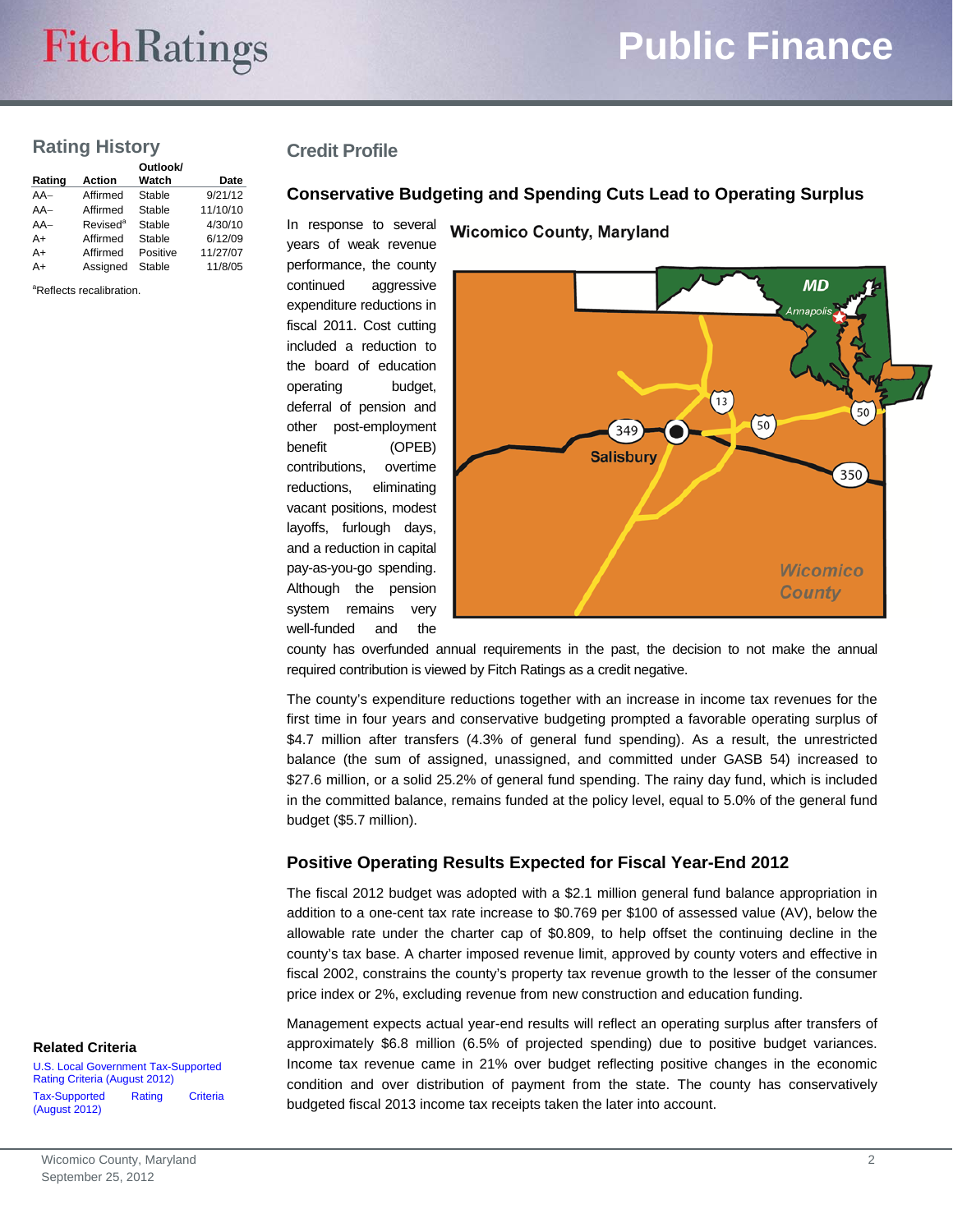County management has acknowledged that the substantial increase in income tax revenues relative to the budget was a distribution error and has adjusted estimates for fiscal 2013.

#### **General Fund Financial Summary**

(\$000, Audited Fiscal Years Ended June 30)

|                                                                                                                                          | 2007    | 2008     | 2009     | 2010    | 2011     |
|------------------------------------------------------------------------------------------------------------------------------------------|---------|----------|----------|---------|----------|
| Property Tax Revenue                                                                                                                     | 58,063  | 59,221   | 60,328   | 60,211  | 60,530   |
| <b>Other Tax Revenue</b>                                                                                                                 | 52,044  | 50,671   | 45,235   | 41,014  | 42,461   |
| <b>Total Tax Revenue</b>                                                                                                                 | 110,107 | 109,892  | 105,563  | 101,225 | 102,991  |
| <b>License and Permits</b>                                                                                                               | 1,187   | 1,338    | 1,279    | 1,256   | 1,291    |
| <b>Fines and Forfeits</b>                                                                                                                | 74      | 249      | 90       | 55      | 68       |
| <b>Charges for Services</b>                                                                                                              | 7,756   | 6,058    | 5,297    | 4,231   | 3,462    |
| Intergovernmental Revenue                                                                                                                | 804     | 1,040    | 1,970    | 3,323   | 3,219    |
| <b>Other Revenue</b>                                                                                                                     | 3,848   | 4,071    | 1,902    | 3,905   | 2,418    |
| <b>General Fund Revenue</b>                                                                                                              | 123,776 | 122,648  | 116,101  | 113,995 | 113,449  |
| <b>General Government</b>                                                                                                                | 8,282   | 9,273    | 9,511    | 8,733   | 8,337    |
| <b>Public Safety</b>                                                                                                                     | 13,831  | 13,721   | 14,416   | 24,983  | 23,868   |
| <b>Public Works</b>                                                                                                                      | 813     | 815      | 762      | 1,009   | 957      |
| <b>Health and Social Services</b>                                                                                                        | 3,103   | 3,439    | 3,695    | 3,453   | 3,149    |
| <b>Culture and Recreation</b>                                                                                                            | 1,735   | 1,852    | 1,851    | 1,607   | 1,626    |
| Educational                                                                                                                              | 53,451  | 55,175   | 56,279   | 55,556  | 47,279   |
| <b>Debt Service</b>                                                                                                                      | 9,819   | 10,391   | 11,947   | 12,352  | 13,632   |
| <b>Other Expenditures</b>                                                                                                                | 21,937  | 25,430   | 24,333   | 7,790   | 7,578    |
| <b>General Fund Expenditures</b>                                                                                                         | 112,971 | 120,096  | 122,794  | 115,483 | 106,426  |
| <b>General Fund Surplus</b>                                                                                                              | 10,805  | 2,552    | (6,693)  | (1,488) | 7,023    |
| Transfers In                                                                                                                             | 161     | 190      | 317      | 582     | 683      |
| <b>Other Sources</b>                                                                                                                     | 97      | 1,195    | 0        | 0       | 0        |
| <b>Transfers Out</b>                                                                                                                     | 10,223  | 7,409    | 860      | 917     | 3,005    |
| Net Transfers and Other                                                                                                                  | (9,965) | (6,024)  | (543)    | (335)   | (2, 322) |
| <b>Net Surplus/(Deficit)</b>                                                                                                             | 840     | (3, 472) | (7, 236) | (1,823) | 4,701    |
| <b>Total Fund Balance</b>                                                                                                                | 39,524  | 35,583   | 28,285   | 26,364  | 30,899   |
| As % of Expenditures, Transfers Out, and Other Uses                                                                                      | 32.1    | 27.9     | 22.9     | 22.6    | 28.2     |
| Unreserved Fund Balance                                                                                                                  | 34,015  | 34,264   | 27,087   |         |          |
| As % of Expenditures, Transfers Out, and Other Uses                                                                                      | 27.6    | 26.9     | 21.9     |         |          |
| Unrestricted Fund Balance <sup>a</sup>                                                                                                   |         |          |          | 23,074  | 27,628   |
| As % of Expenditures, Transfers Out, and Other Uses                                                                                      |         |          |          | 19.8    | 25.2     |
| <sup>a</sup> Reflects GASB 54 classifications: sum of committed, assigned, and unassigned. Note: Numbers may not add due to<br>rounding. |         |          |          |         |          |

#### **2013 Budget**

The fiscal 2013 adopted budget is balanced, with a maximum real estate tax rate increase of 7.14 cents (\$0.84040 per \$100 of AV) and an increase to the income tax rate to the maximum rate of 3.2% (\$500,000 in additional revenue in fiscal 2013) allowed under state law and a larger \$2.62 million fund balance appropriation.

Fitch notes the budget eliminates furlough days (\$424,797 in savings in 2012) for the first time in four consecutive years, funds a 2% pay raise (\$448,000 cost to the general fund), and allocates funding for capital infrastructure projects for the first time since 2008. The county reports that it retains options to raise revenue, which includes increasing the recordation tax rate, imposing a transfer tax, increasing fees or increasing the real property tax rate for education funding, as education funding is not subject to the revenue cap.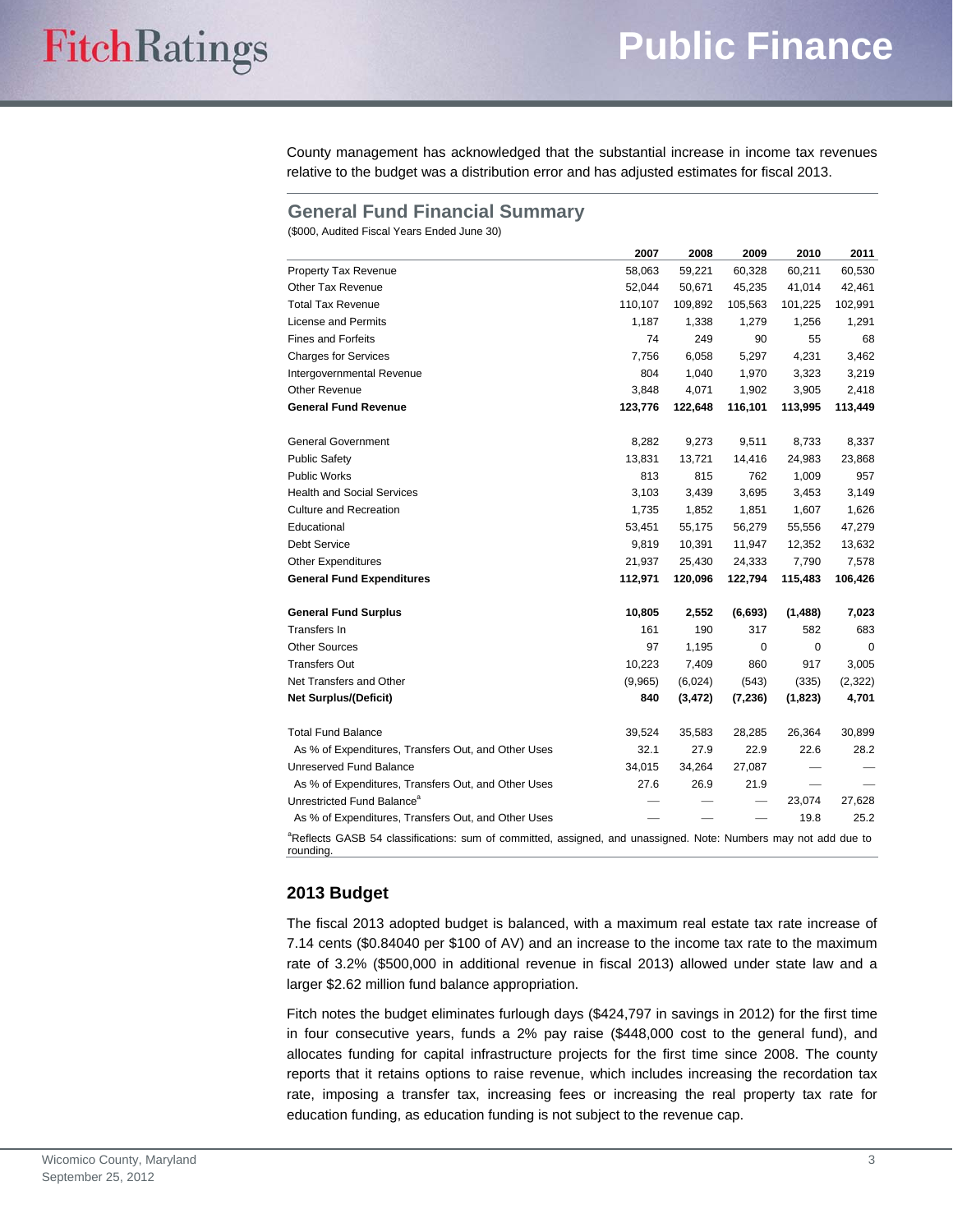## **Rural Local Economy**

The county is located on the Delmarva Peninsula in southeastern Maryland and is home to an estimated 2011 population of 99,190. While a large portion of the county remains undeveloped (82%), agriculture, higher education, and healthcare provide a solid foundation for the economy. The county is home to the corporate headquarters of Perdue Farms Inc., which is the county's third largest employer employing approximately 3% (approximately 1,300 employees) of the labor force. Salisbury University and Wor-Wic Community College are located in the county, with a combined student enrollment of over 10,000. Peninsula Medical Center, the county's largest employer (6% of labor force), recently completed a \$100 million expansion that includes a new emergency trauma center, expansion of the cancer center, and other services.

While growth in the employment base has exceeded the state and national average, it has not kept up with the growth in the labor force. Therefore, the county's unemployment rate continues to exceed the state and national average and as of June 2012 the rate was 8.7%. Wealth indicators are fairly in line with national averages but are well below state averages driven by high wealth counties around the Washington, D.C. area.

#### **Favorable Debt Profile**

Overall debt levels are moderately low at roughly \$1,113 per capita and 1.8% of market value, and amortization is rapid at 76% in 10 years. The county's fiscal years 2013-2017 capital improvement plan totals \$130.3 million. The county requirement totals \$60.9 million after the current issuance, of which \$21.4 million is directly associated with completion of major school construction projects that must be funded. The balance of the project schedules and funding will be evaluated annually as part of the overall capital investment analysis.

### **Pension and OPEB Well Funded**

The county provides a single employer retirement system. After reaching a funded ratio of 100% (95% after adjusting the internal rate of return [IRR] to 7.00% from 7.75%) in 2007, the county only funded a modest amount of the annual required contribution (ARC) in 2010 (\$402,000, or 26% of the ARC) and 2011 (\$197,000, or 14% of the ARC), and a higher contribution (\$1.6 million, or 83% of the ARC) in 2012, which reduced the funded ratio to a stillstrong 89% (84% after adjusting the IRR to 7% from 7.75%). The fiscal

### **Debt Statistics**

(\$000)

| This Issue                                                                                                                                 | 28,895  |
|--------------------------------------------------------------------------------------------------------------------------------------------|---------|
| Outstanding Direct Debt - Net of Refunding                                                                                                 | 80.873  |
| <b>Total Net Direct Debt</b>                                                                                                               | 109,768 |
| Overlapping Debt                                                                                                                           | 619     |
| <b>Total Overall Debt</b>                                                                                                                  | 110,387 |
|                                                                                                                                            |         |
| <b>Debt Ratios</b>                                                                                                                         |         |
| Net Direct Debt Per Capita (\$) <sup>a</sup>                                                                                               | 1,107   |
| As % of Assessed Value <sup>b</sup>                                                                                                        | 1.8     |
| Overall Debt Per Capita (\$) <sup>a</sup>                                                                                                  | 1,113   |
| As % of Assessed Value <sup>b</sup>                                                                                                        | 1.8     |
| <sup>a</sup> Population: 99,190 (2013). <sup>b</sup> Assessed value: \$6,171,540,000<br>(2013). Note: Numbers may not add due to rounding. |         |

2013 budget includes a \$1.5 million contribution (1.3% of budgeted 2013 spending) for pension costs which is below the \$1.9 million ARC but is expected to maintain the funded ratio at approximately 90%.

Beginning in fiscal 2013, the state will shift the liability for teachers' pension costs to local governments over a four-year phase-in process. The state is expected to offset the majority of the costs, with increases in various revenue streams such as income tax. For fiscal 2013, with